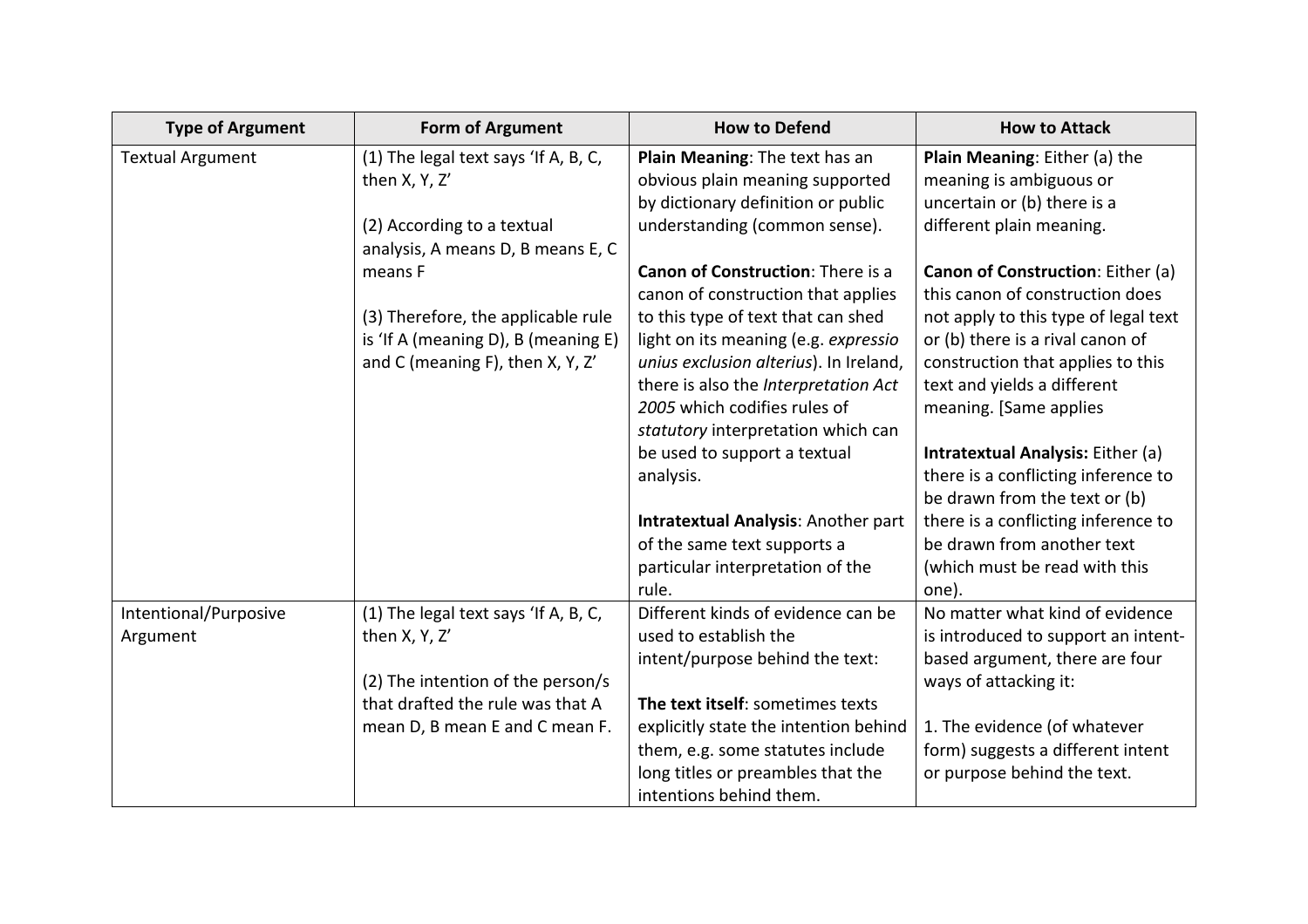|                              | (3) Therefore, the applicable rule    |                                          | 2. The evidence of intent is not    |
|------------------------------|---------------------------------------|------------------------------------------|-------------------------------------|
|                              | is 'If A (meaning D), B (meaning E)   | <b>Changes to the text: A history of</b> | sufficient or is ambiguous or       |
|                              | and C (meaning F), then X, Y, Z'      | amendments or revisions to a text        | inconclusive.                       |
|                              |                                       | might reveal the intent.                 |                                     |
|                              |                                       |                                          | 3. The intent that is evidenced     |
|                              |                                       | History of the text: The text will       | does not count because it did not   |
|                              |                                       | have been produced in a certain          | come from a relevant                |
|                              |                                       | historical context perhaps in            | authority/person.                   |
|                              |                                       | response to a particular challenge       |                                     |
|                              |                                       | or controversy. This might suggest       | 4. The people who wrote the rule    |
|                              |                                       | a particular intent.                     | could not have anticipated the      |
|                              |                                       |                                          | current facts and so there is no    |
|                              |                                       | Commentary on the text:                  | intent guiding the application of   |
|                              |                                       | Commentaries on the text at the          | the rule in this case.              |
|                              |                                       | time it was drafted or amended           |                                     |
|                              |                                       | (e.g. parliamentary debates about        |                                     |
|                              |                                       | a statute) might reveal intent.          |                                     |
| <b>Precedential Argument</b> | (1) In case P, the legal rule that    | This is the heart of common law          | There are six ways to attack an     |
|                              | applied was 'If A, B and C, then X,   | legal argument. There is really only     | precedential argument:              |
|                              | Y and Z'                              | one way to support this type of          |                                     |
|                              |                                       | argument:                                | 1. Show that the two cases are      |
|                              | (2) This case is similar to case P in |                                          | dissimilar in some important        |
|                              | all important respects.               | <b>Analogical Reasoning: Careful</b>     | respect.                            |
|                              |                                       | analysis of the fact pattern of both     |                                     |
|                              | (3) Therefore, the rule 'If A, B and  | cases highlighting the relevant          | 2. Show that there are two          |
|                              | C, then X, Y and Z' should apply to   | structural similarities between          | competing lines of authority and    |
|                              | this case.                            | them.                                    | so (a) it is unclear what the       |
|                              |                                       | This type of argument thus blends        | relevant rule should be or (b) this |
|                              |                                       | a factual argument with an               | case is more like the rival         |
|                              |                                       | argument about a legal rule, i.e.        | authority.                          |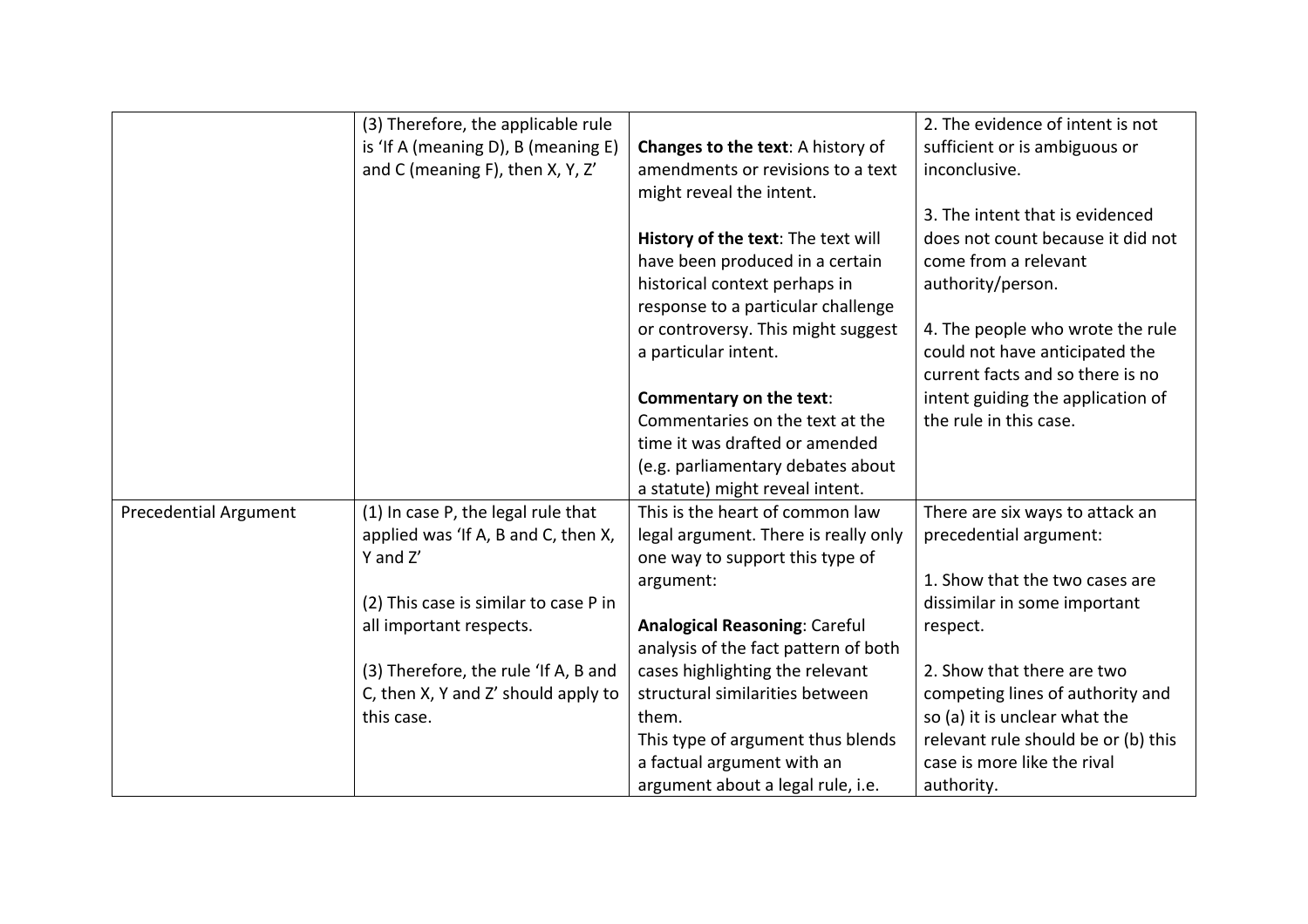|                                 |                                       | you have to reach conclusions        |                                                                                                                         |
|---------------------------------|---------------------------------------|--------------------------------------|-------------------------------------------------------------------------------------------------------------------------|
|                                 |                                       | about the facts of the case to build | 3. Show that the cited opinion                                                                                          |
|                                 |                                       | the analogy.                         | from the previous case was not a                                                                                        |
|                                 |                                       |                                      | holding but, rather, obiter dictum.                                                                                     |
|                                 |                                       |                                      |                                                                                                                         |
|                                 |                                       |                                      | 4. Show that the cited opinion did<br>not command the majority of the<br>court.                                         |
|                                 |                                       |                                      | 5. Show that the relevant<br>authority has now been overruled<br>or replaced by a new rule and so<br>no longer applies. |
|                                 |                                       |                                      | 6. Show that the relevant<br>authority was incorrectly decided<br>and so should be overruled.                           |
| <b>Tradition-based Argument</b> | (1) The tradition/custom states       | This is sometimes said to be the     | There are three main ways to                                                                                            |
|                                 | that 'If A, B and C, then X, Y and Z' | origin of the common law: the        | attack a tradition-based                                                                                                |
|                                 |                                       | codification of custom in a given    | argument:                                                                                                               |
|                                 | (2) Evidence shows that the           | area. Custom-based arguments are     |                                                                                                                         |
|                                 | habits and customs of people in a     | still common in some areas of law    | 1. Show that the alleged tradition                                                                                      |
|                                 | given area support the traditional    | such as contract law and             | does not exist, i.e. the evidence                                                                                       |
|                                 | rule 'If A, B and C, then X, Y, and   | international law. To support such   | for the tradition is weak or                                                                                            |
|                                 | Z'                                    | an argument, you need to provide     | incomplete or unpersuasive.                                                                                             |
|                                 |                                       | evidence of the custom. You can      |                                                                                                                         |
|                                 | (3) Therefore, the rule 'If A, B and  | do this in a couple of ways:         | 2. Show that there have been                                                                                            |
|                                 | C, then X, Y and Z' should apply to   |                                      | competing traditions and so (a)                                                                                         |
|                                 | this case.                            |                                      | it's not clear which traditional rule                                                                                   |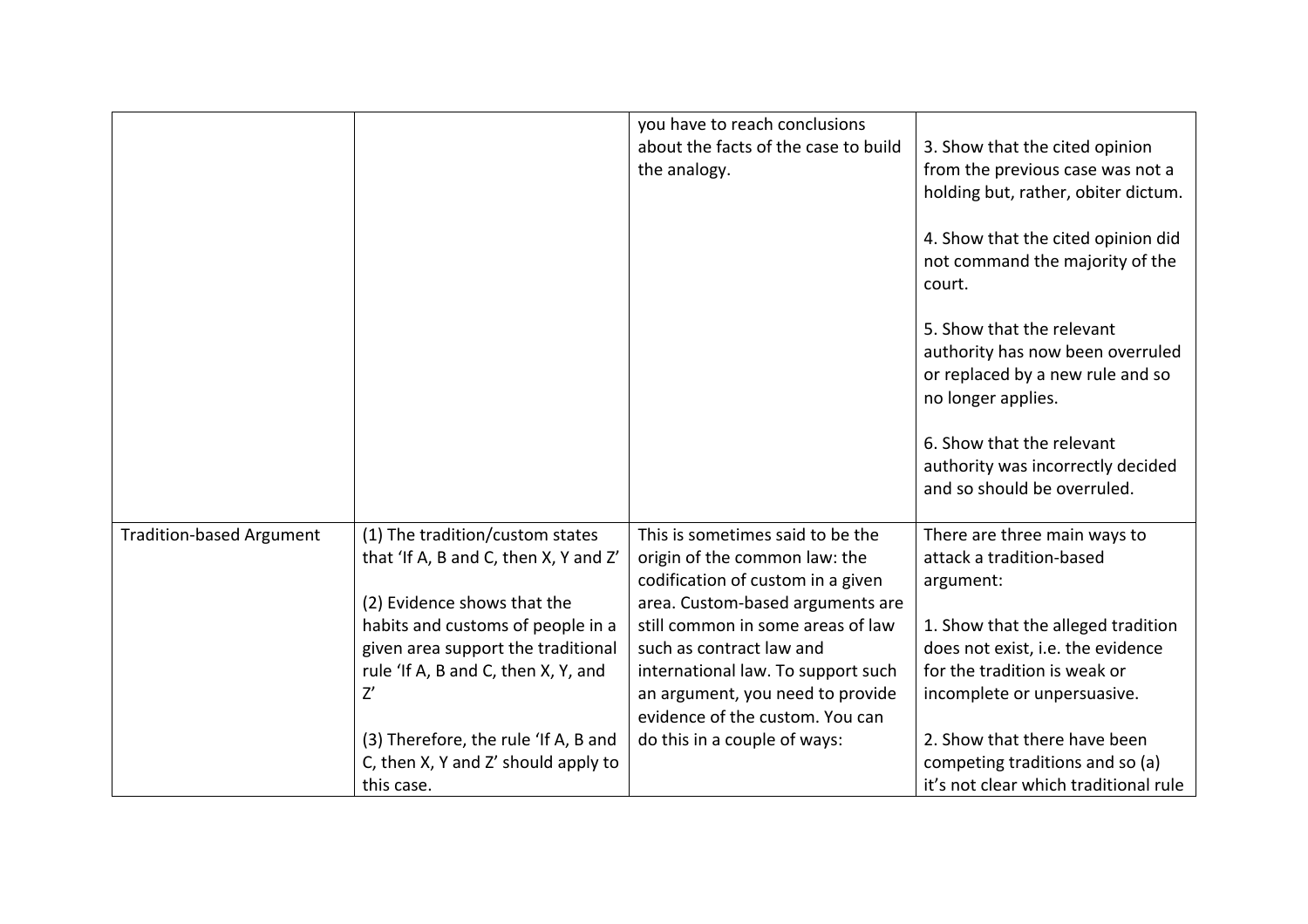|                       |                                                                                                                                                                                                                                                                                          | Historical analysis: A review of the<br>historical record suggests that<br>people have always followed or<br>endorsed this rule.<br><b>Recorded Opinion/ Commentary:</b><br>Available evidence on public<br>opinion (or the opinions of relevant<br>sub-groups of the public) suggest<br>that they agree to this rule. | should apply to this case or (b) the<br>alternative traditional rule should<br>apply to this case.<br>3. Show that a new tradition is<br>emerging which displaces the old<br>traditional rule (this is a frequent<br>problem with tradition-based<br>argument since society is always<br>changing and adapting to new<br>realities). |
|-----------------------|------------------------------------------------------------------------------------------------------------------------------------------------------------------------------------------------------------------------------------------------------------------------------------------|------------------------------------------------------------------------------------------------------------------------------------------------------------------------------------------------------------------------------------------------------------------------------------------------------------------------|--------------------------------------------------------------------------------------------------------------------------------------------------------------------------------------------------------------------------------------------------------------------------------------------------------------------------------------|
| Policy-based Argument | [Slightly different from the other<br>arguments. This type of argument<br>focuses on evaluating the likely<br>outcome of a particular rule]<br>(1) The supposition/working<br>hypothesis is that rule R (taken<br>from text, intention, precedent or<br>tradition) applies to this case. | Policy arguments are supported by<br>both (a) a prediction or<br>interpretation about what would<br>happen if the rule were enforced.<br>This prediction is then evaluated<br>using some evaluative theory<br>(moral, economic, religious etc).<br><b>Deontological Evaluation: The</b>                                | Since policy-based arguments are<br>more contentious than the others,<br>there are several different ways to<br>attack them, including attacking<br>both the predictive and normative<br>premises of the argument. Six<br>methods of attack are most likely<br>to work:                                                              |
|                       | (2) If rule R applies to this case,<br>good/bad consequence X, Y, and<br>Z will occur. (Prediction Premise)                                                                                                                                                                              | morally right rule to follow in this<br>case is Rule Y ((support from<br>secular moral theory; religious<br>tradition etc); Rule R does/does<br>not comply with Rule Y                                                                                                                                                 | 1. Argue that it is not the job of<br>the law to make these policy<br>judgments (that's a job for the<br>legislature or the public).                                                                                                                                                                                                 |
|                       | (3) We should adopt a rule with<br>good consequences; we should<br>not adopt a rule with bad                                                                                                                                                                                             | <b>Consequential Evaluation: If we</b><br>follow Rule R, then good things will                                                                                                                                                                                                                                         | 2. Show that the relevant moral<br>tradition or evaluative theory                                                                                                                                                                                                                                                                    |